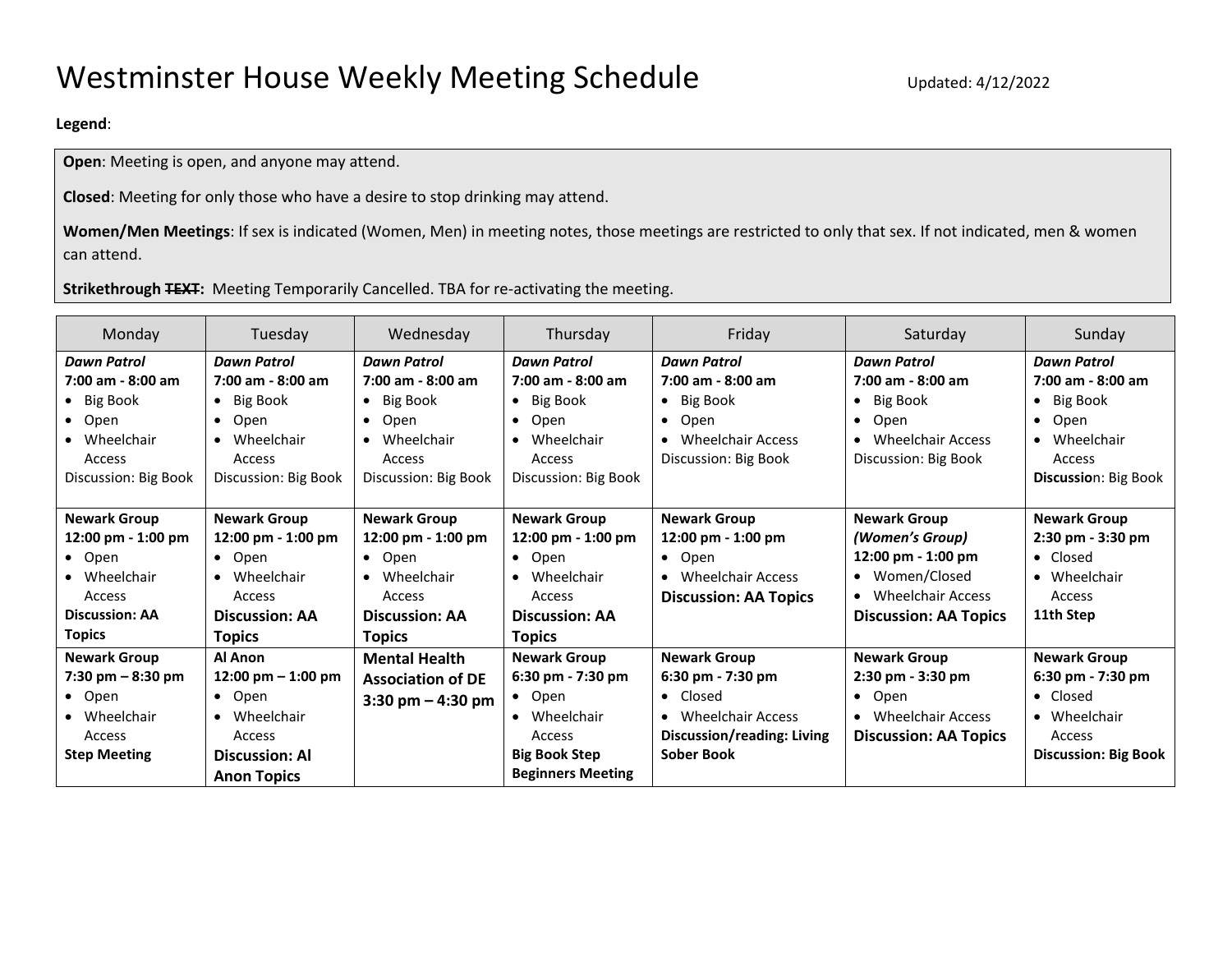| Monday | Tuesday                                                                                                                     | Wednesday                                                                                                                                                           | Thursday                                                                                                   | Friday                                                                                                                                 | Saturday                                                                                                                                                                       | Sunday                                                                                                                              |
|--------|-----------------------------------------------------------------------------------------------------------------------------|---------------------------------------------------------------------------------------------------------------------------------------------------------------------|------------------------------------------------------------------------------------------------------------|----------------------------------------------------------------------------------------------------------------------------------------|--------------------------------------------------------------------------------------------------------------------------------------------------------------------------------|-------------------------------------------------------------------------------------------------------------------------------------|
|        | <b>Newark Group</b><br>6:30 pm - 7:30 pm<br>• Open<br>• Wheelchair<br><b>Access</b><br><b>AA Beginner</b><br><b>Meeting</b> | <b>Newark Group</b><br>6:30 pm - 7:30 pm<br>$\bullet$ Open<br>• Wheelchair<br>Access<br><b>Beginners Big Book/</b><br><b>Step Meeting</b><br><b>DASA District 5</b> | Al-Anon<br>$6:30 \text{ pm} - 7:30 \text{ pm}$<br>$\bullet$ Open<br>• Wheelchair<br>Access<br>Newark Group | <b>Lamplighters</b><br>8:00 pm - 9:00 pm<br>$\leftarrow$ Closed<br>• Wheelchair Access<br>Discussion: AA Topics<br><b>Newark Group</b> | <b>Newark Group</b><br>$6:30 \text{ pm} - 7:30 \text{ pm}$<br>Open<br>$\bullet$<br>Wheelchair Access<br>$\bullet$<br><b>Discussion: Big Book</b><br>Study<br><b>AA Meeting</b> | Newark Group<br>8:00 pm - 9:00 pm<br>-Open<br>$\bullet$<br>Wheelchair<br><b>Access</b><br><b>Discussion: Step</b><br><b>Meeting</b> |
|        |                                                                                                                             | Third Wednesday<br>of the month.<br>$7:00 \text{ pm} - 8:00 \text{ pm}$                                                                                             | 8:00 pm - 9:00 pm<br>$-$ Open<br>• Wheelchair<br>Access<br>Speaker &<br><b>Discussion</b>                  | 8:00 pm - 9:00 pm<br>• Closed<br>• Wheelchair Access<br>Discussion: Speaker                                                            | <b>Come As You Are</b><br>$7:00 \text{ pm} - 8:00 \text{ pm}$<br>Closed<br>$\bullet$<br>Wheelchair Access<br>$\bullet$<br><b>Discussion: Speaker</b>                           |                                                                                                                                     |
|        |                                                                                                                             |                                                                                                                                                                     |                                                                                                            |                                                                                                                                        | Newark Group<br>8:00 pm - 9:00 pm<br>$\leftarrow$ Open<br>• Wheelchair Access<br>Discussion: AA Topics                                                                         |                                                                                                                                     |